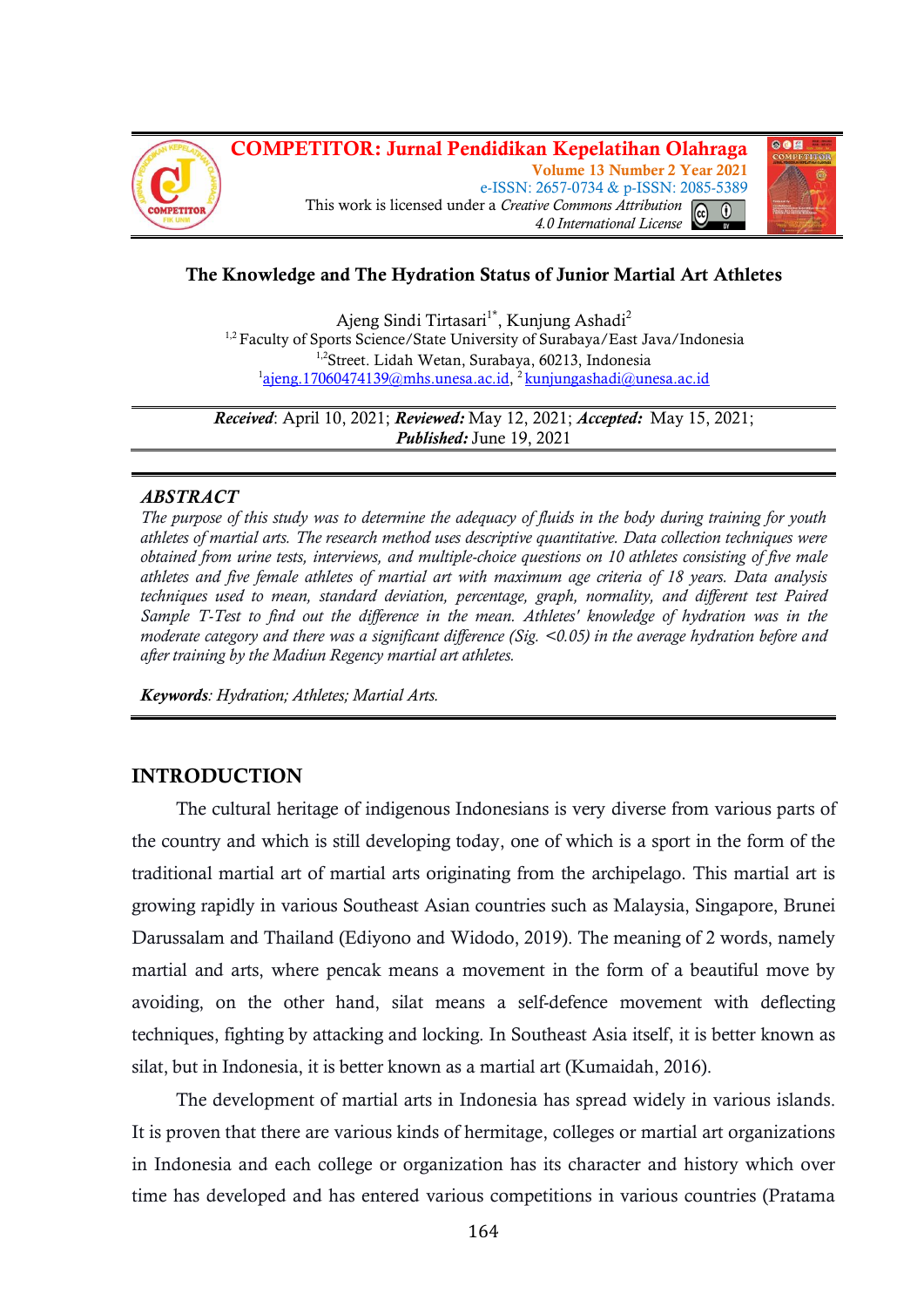and Trilaksana, 2018). Martial arts is an achievement sport that is in demand at various age levels ranging from children, young people, adults to the elderly (Ihsan et al, 2018).

Martial arts sports are categorized into four groups, namely sparring, single doubles and teams. A fighting group is a group that matches two fighters from opposite angles. The two fighters carried out attack and defence movements to get points. A single group is a fighter who displays standard single moves properly and correctly according to the rules. The dual group is two fighters from the same camp presenting a planned movement. A squad group is a group featuring three fighters from the same camp performing standardized moves. The time needed for single, double and team groups is 3 minutes, while the competing group takes 1.5 minutes for adolescents, 2 minutes for adults, with a rest time of 1 minute and lasts 3 rounds (IPSI National Conference, 2012).

Martial arts has competed for both at the national and international levels. Excellent physical condition is very important to support an athlete's performance. Every individual who chooses to become an athlete, of course, want an achievement. In a competition, the achievement is the goal of an athlete is participating in a sports competition. To achieve the feat they want, they need to train hard and give their best. Therefore, they must have sufficient physical condition to achieve the achievements they are targeting (Sartono and Firman, 2020).

Physical condition plays an important role in the sport of martial arts. To get optimal performance, an athlete must be able to master techniques, mental, intrinsic and extrinsic motivation and other bio motor components. The training program determines the success rate of an athlete to achieve achievement in compiling a training program that requires precision and accuracy following the training periodization to increase the functional ability of the body's systems. (Wardoyo, 2017).

Bompa and Buzzichelli, 2015) explain that to obtain optimal performance for factors main are needed, namely training, such as physical preparation, technical preparation, tactical preparation, mental preparation. So physical preparation is a component that is quite important to achieve maximum performance for the achievement of an athlete, and nutritional needs are very important for an athlete to get the desired performance. Water is very important for the needs of the body. Water is also an important nutrient for the health of the body because water acts as a lubricant, a temperature-carrying solvent and a provider of minerals and electrolytes in the body. Every human being's water needs also vary depending on age, sex, activity and lifestyle. Therefore, adequate fluid is very important to support metabolism in the body

165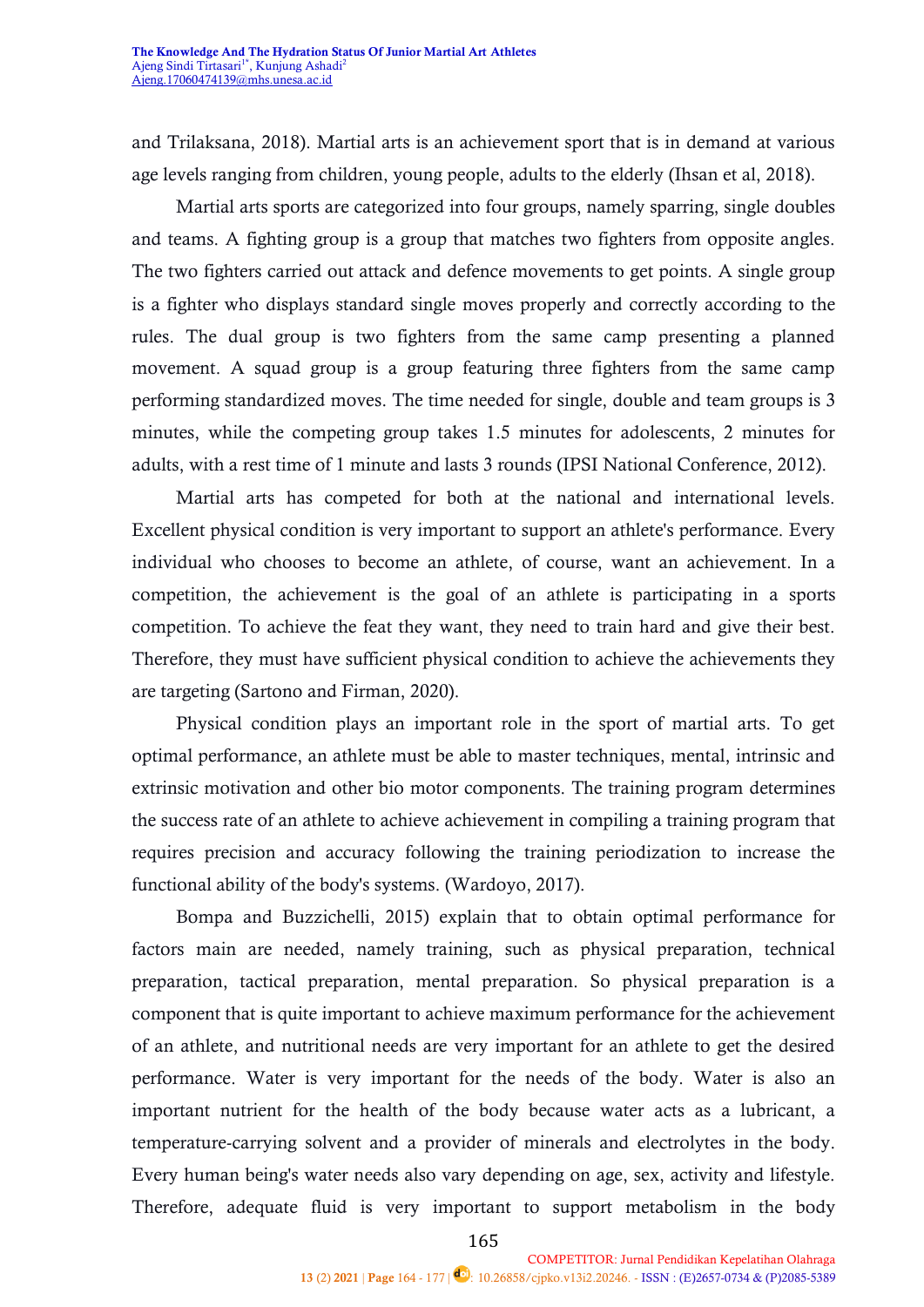(Krisnawati, 2016). (Ashadi, 2015) states that hydration is the adequacy of fluids in the body to maintain and stabilize blood flow, lubricate joints and body tissues, facilitate the digestive process and so on. In our body, 70% of it is liquid food from which water is very influential in stabilizing the components in the body. Meanwhile, dehydration is a lack of fluids in the body which results in the function of the body's organs not running optimally so that it can cause the body temperature to increase rapidly, it is difficult to concentrate and tire quickly.

Other research states that excess fluid excretion will affect the concentration of athletes (Penggalih *et al.*, 2016). When doing physical activity the body temperature will increase or decrease and the body will adjust or balance so that the body temperature conditions remain normal (Trong *et al.*, 2015). The lack of consuming fluids will have an impact on the health of the body and make the body's performance heavier. Therefore, athletes are expected to meet their fluid needs when doing sports activities so that the body does not become dehydrated (Rismayanti, 2014).

Based on the description that has been described above, it can be seen that there is a gap in this study, which can be obtained from the fact that the majority of athletes still do not understand the importance of knowledge about maintaining body hydration either before or after doing training activities or competitions (Dien Putriana, 2016). Ideally, athletes should maintain adequate water conditions in the body to avoid dehydration, but there is insufficient data to support this research. The problem in this research is that no research raises the case of knowledge and hydration status, especially in the Madiun Regency martial arts athletes, so that to solve problems like this, research is needed to obtain field facts. The novelty of this research lies in the research subject, namely the Madiun Regency martial arts athletes and this research was conducted during the Covid-19 pandemic. This research is important to do to determine the hydration status of the Madiun district martial arts athletes. In addition, athletes also provide knowledge of the impact of lack of fluids on the body. So that athletes and coaches can understand and pay attention to training and competing.

## **METHOD**

The research approach method used quantitative descriptive. The research design used a one-shoot study where data collection took place once a day. The research data were obtained from urine tests, multiple test questions and interviews with 10 athletes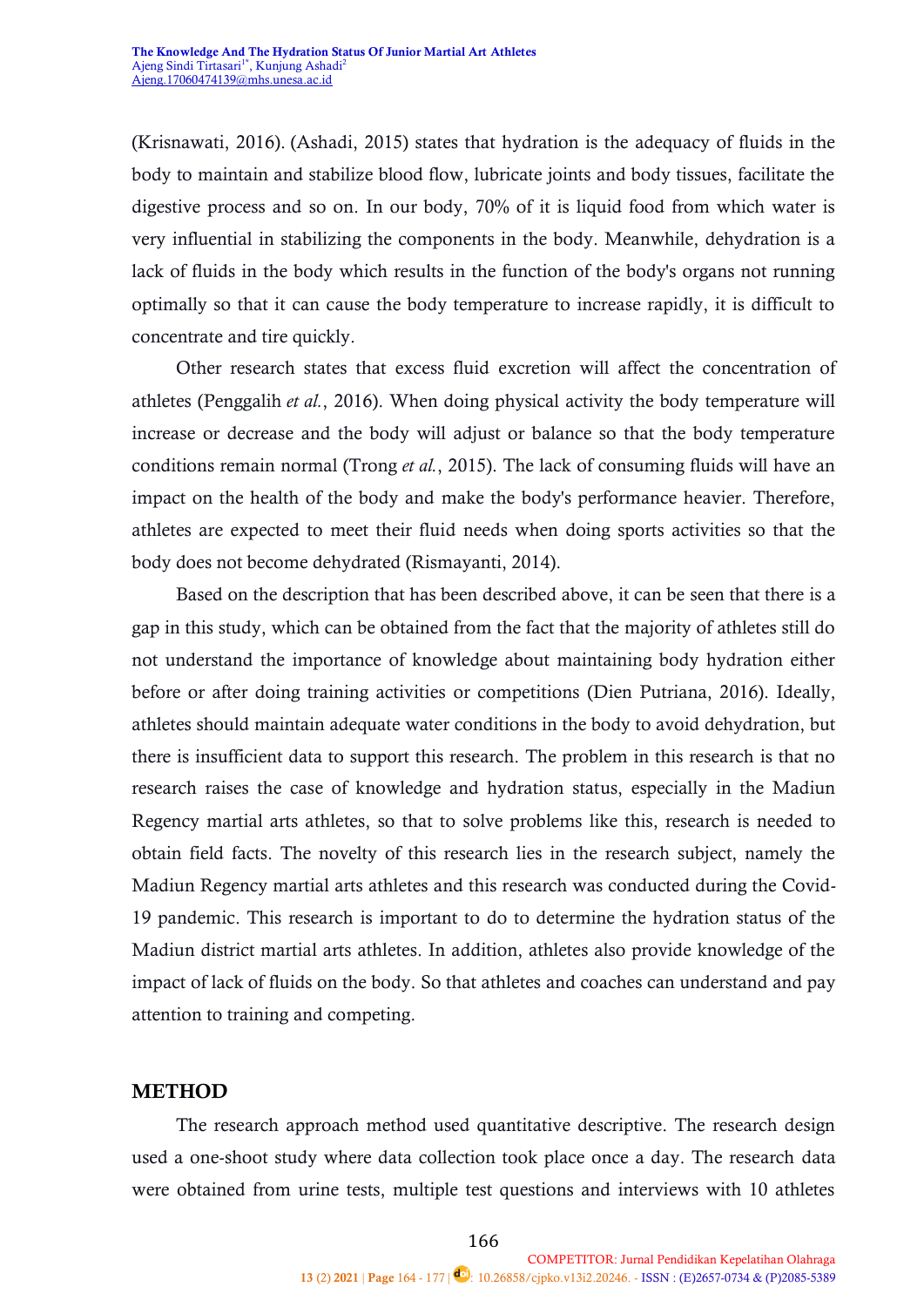consisting of 5 male athletes and 5 female athletes of martial arts, Madiun Regency. The research was conducted at Taman Regal Jaya, Madiun Regency.

To determine the hydration status of athletes, urine collection will be carried out before and after the exercise. The exercise starts at 15.00 WIB. The activities carried out are 12 minutes of jogging, 40 m 5 reps 2 sets of sprints, and 20 meters 2 reps 1 set. Exercise lasts 1 hour during the training process athletes are allowed to drink without having to wait for thirst. After completing the training, athletes are given a rest period of 2 minutes and then the urine is collected after the exercise.

Measurement of urine colour before and after exercise used urine colour indicators, while for knowledge about hydration, 20 validated multiple-choice questions were given and each question had a score of 5 and an oral interview was conducted as support. The data analysis technique used the mean, standard deviation, percentage, normality graph, and Paired Sample T-Test with the IBM SPSS version 24 and Microsoft Excel version 2010 analysis tools.

Measurement of knowledge in Madiun district martial arts uses multiple-choice questions totalling 20 questions, which Each question has a score of 5 points, the wrong answer is 0. The results of each respondent's score can be seen in **Table 1.**

| N <sub>o</sub> | Value     | Qualification    |  |  |
|----------------|-----------|------------------|--|--|
|                | $0 - 20$  | <b>Very Less</b> |  |  |
| $\mathfrak{D}$ | 21-41     | Less             |  |  |
| 3              | $41 - 60$ | Enough           |  |  |
|                | 61-80     | Good             |  |  |
|                | 81-100    | Very Good        |  |  |

**Tabel 1.** Table Qualification Value of Athlete's Knowledge About Hydration

Measurement of the hydration level uses a colour indicator *urine*. If the body is well hydrated, the colour of the *urine* tends to be clear and bright. This is indicated by the colour indicator nos. 1 to 3, and if the body fluids are not properly hydrated, the colour of the urine tends to be thick and dark yellow as shown by the urine colour indicator nos. 4 to 6, and on the colour indicator *urine*7 to 8, the body has a lack of fluids that tend to have urine dark yellow and dark colour.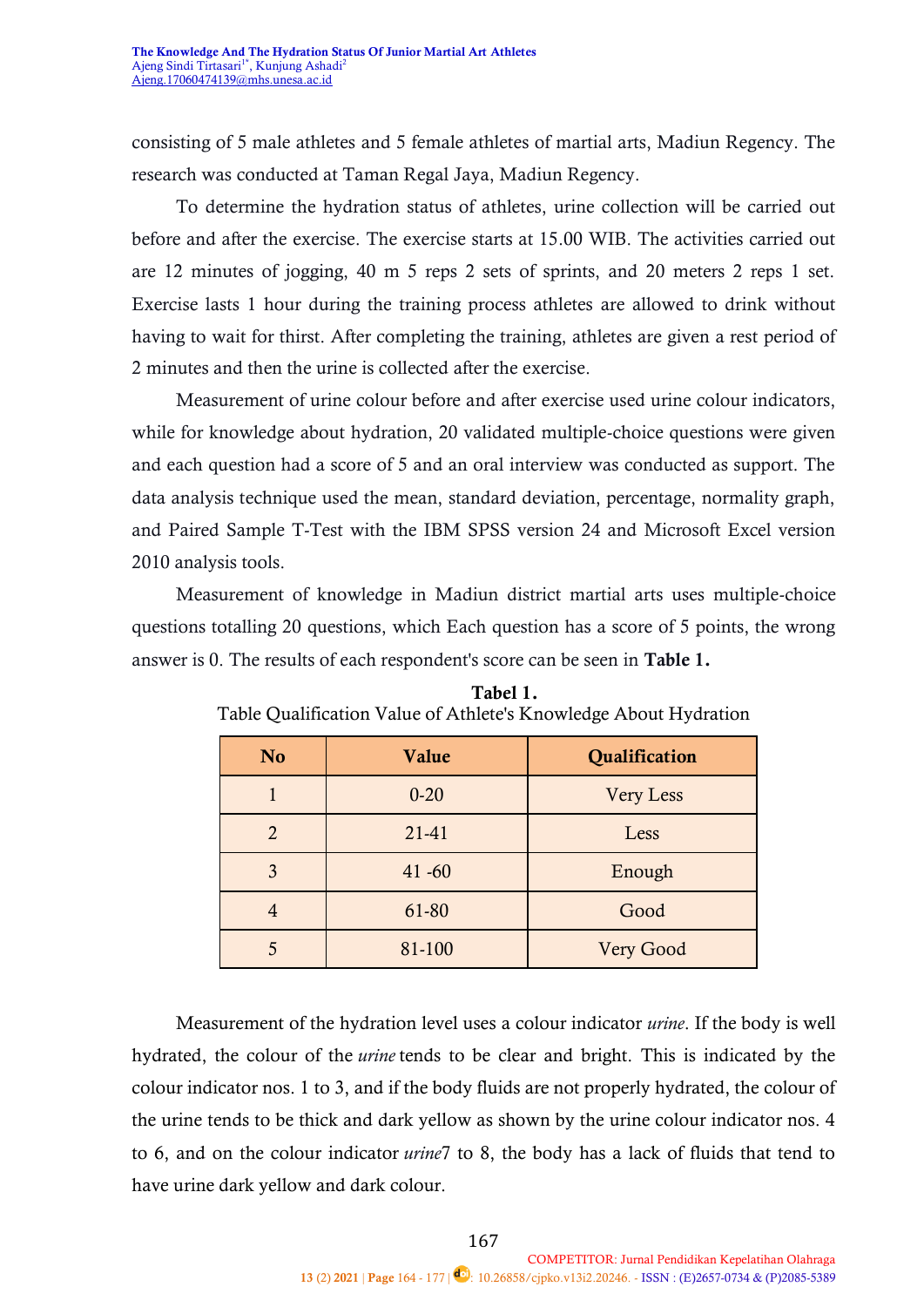**The Knowledge And The Hydration Status Of Junior Martial Art Athletes** Ajeng Sindi Tirtasari<sup>1\*</sup>, Kunjung Ashadi<sup>2</sup> Ajeng.17060474139@mhs.unesa.ac.id



Color Indicator *Urine* (Medicastore.com. 2013) Source[:http://medicastore.com/images/world-kidney06.jpg](http://medicastore.com/images/world-kidney06.jpg)

# **RESULTS AND DISCUSSION**

Based on the results of research data that has been carried out using urine tests, interviews, and multiple-choice test questions on martial arts athletes in Madiun Regency, the following profiles are obtained. According to Diagram 1 in this study using 10 samples of Madiun district martial arts athletes consisting of 5 (50%) female athletes and 5 (50%) male athletes.



**Diagram 1.** Gender Research Subjects

Descriptive test results obtained from research profiles in which there are profile information age, height and weight of study subjects can be explained in Table 2.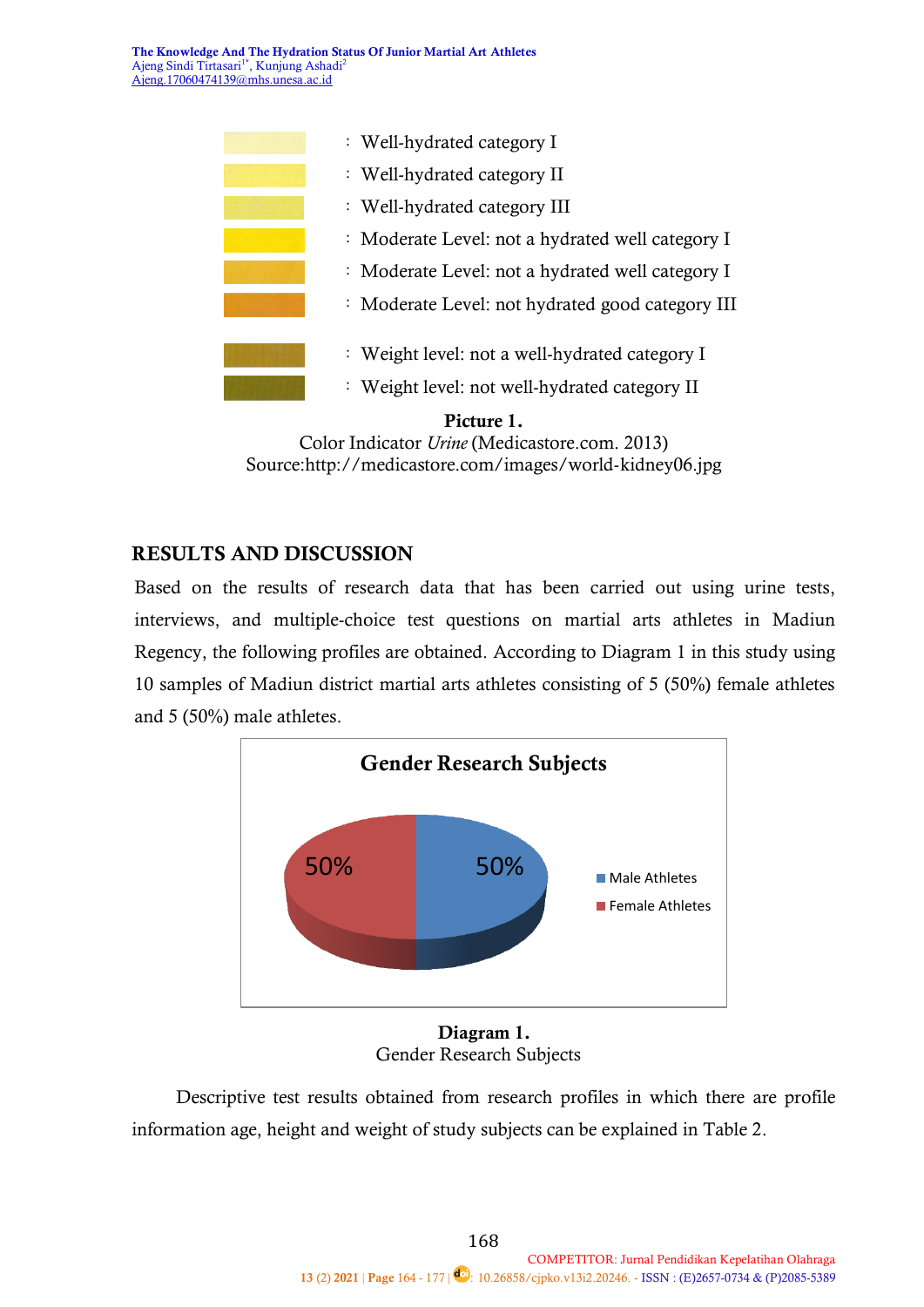| Table 2.                          |             |           |          |  |  |
|-----------------------------------|-------------|-----------|----------|--|--|
| Table Profile Research Subjects   |             |           |          |  |  |
| Weight Body<br>Height Body<br>Age |             |           |          |  |  |
| Mean                              | 16.60 Year  | 160.00 Cm | 48.40 Kg |  |  |
| <b>Standard Deviation</b>         | 1,075 Years | 5,164 Cm  | 3,718 Kg |  |  |
| Minimum                           | 14 Years    | 155 Cm    | $40$ Kg  |  |  |
| Maximum                           | 18 Years    | 170 Cm    | 53 Kg    |  |  |

**Table 2.**

In addition to the information in **Diagram 1**, there is also the profile data of research athletes presented in **Table 1** with the average age of the research subjects having a range of 14 to 18 years. with a mean age of  $\pm$  16 years. There is also a description of the average height  $\pm$  160cm subjects and the average weight  $\pm$  48kg which if counted will get a body mass index (BMI) athletes 18.91 Kg/M2, which means normal. **Tabel 3.**

**Table 3.** Average Value And Athlete's Knowledge Category About Hydration

| <b>Statistics: Knowledge</b> |        |  |  |  |
|------------------------------|--------|--|--|--|
| Mean                         | 49.00  |  |  |  |
| <b>Standard Deviation</b>    | 13.904 |  |  |  |
| Minimum                      | 25     |  |  |  |
| Maximum                      | 75     |  |  |  |

Based on **Table 3** it can be explained that the test results of multiple-choice questions show that 7 athletes are in the sufficient category, 2 athletes are in the poor category, and 1 athlete is in a good category. On the average (mean) results obtained 49.00, which means that the qualification value of knowledge is in the sufficient category.



Athlete's Knowledge Diagram about Hydration

The average score of athletes' knowledge about hydration is not only described in Table 3, but also for details, it can be noted in **Figure 2.** Which explains as many as 70% of respondents have good knowledge of hydration.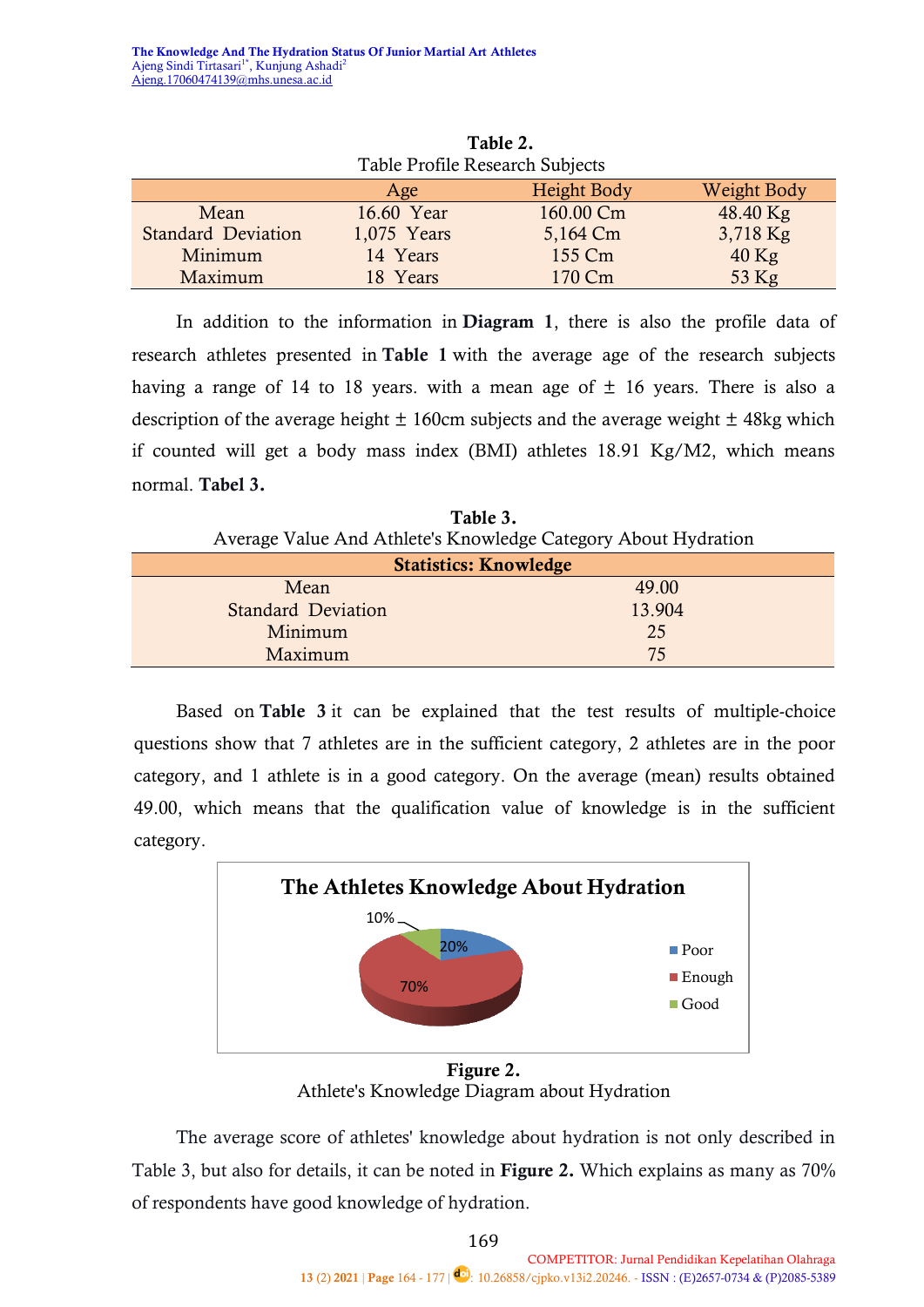Explanation of the average hydration value of athletes before training can be seen in **Table 4,** where these results are obtained after testing the urine colour of each study subject.

**Table 4.**

| 1 ADIC 4.<br>Average Hydration Value of Athletes Before Exercise |                |         |  |  |  |
|------------------------------------------------------------------|----------------|---------|--|--|--|
|                                                                  |                |         |  |  |  |
|                                                                  | Frequency      | Percent |  |  |  |
| Less hydrated well category I                                    |                | 10.0    |  |  |  |
| Well-hydrated category I                                         |                | 30.0    |  |  |  |
| Well hydrated category II                                        |                | 20.0    |  |  |  |
| Well hydrated category III                                       |                | 40.0    |  |  |  |
| <b>Total</b>                                                     | $\blacksquare$ | 100.0   |  |  |  |

Based on table 4 10 athletes took the urine test before training. And it can be seen that 1 athlete is a less well-hydrated category I, 3 athletes are hydrated category I, 2 athletes are hydrated well well category II, and 4 athletes are well category III.

**Table 5.** The hydration level category of athletes before training

| Mean                      | 2.3000  |
|---------------------------|---------|
| <b>Standard Deviation</b> | 1.05935 |
| Minimum                   | 1.00    |
| Maximum                   | 4.00    |

In the results of **Table 5**, the average result is 2.30, which means that the average category value of the athlete's hydration level before training is in the well-hydrated category II with a standard deviation of 1.059, which means the standard deviation value is smaller than the average hydration. For more details, the analysis of this hydration level can be explained in **Diagram 3** as follows.



**Figure 3.** Diagram of Athlete's Hydration Level Results Before Exercise

An explanation of the average hydration value after exercise can be seen in **Table 6**, where these results are obtained after testing the urine colour of each of them. Research subjects.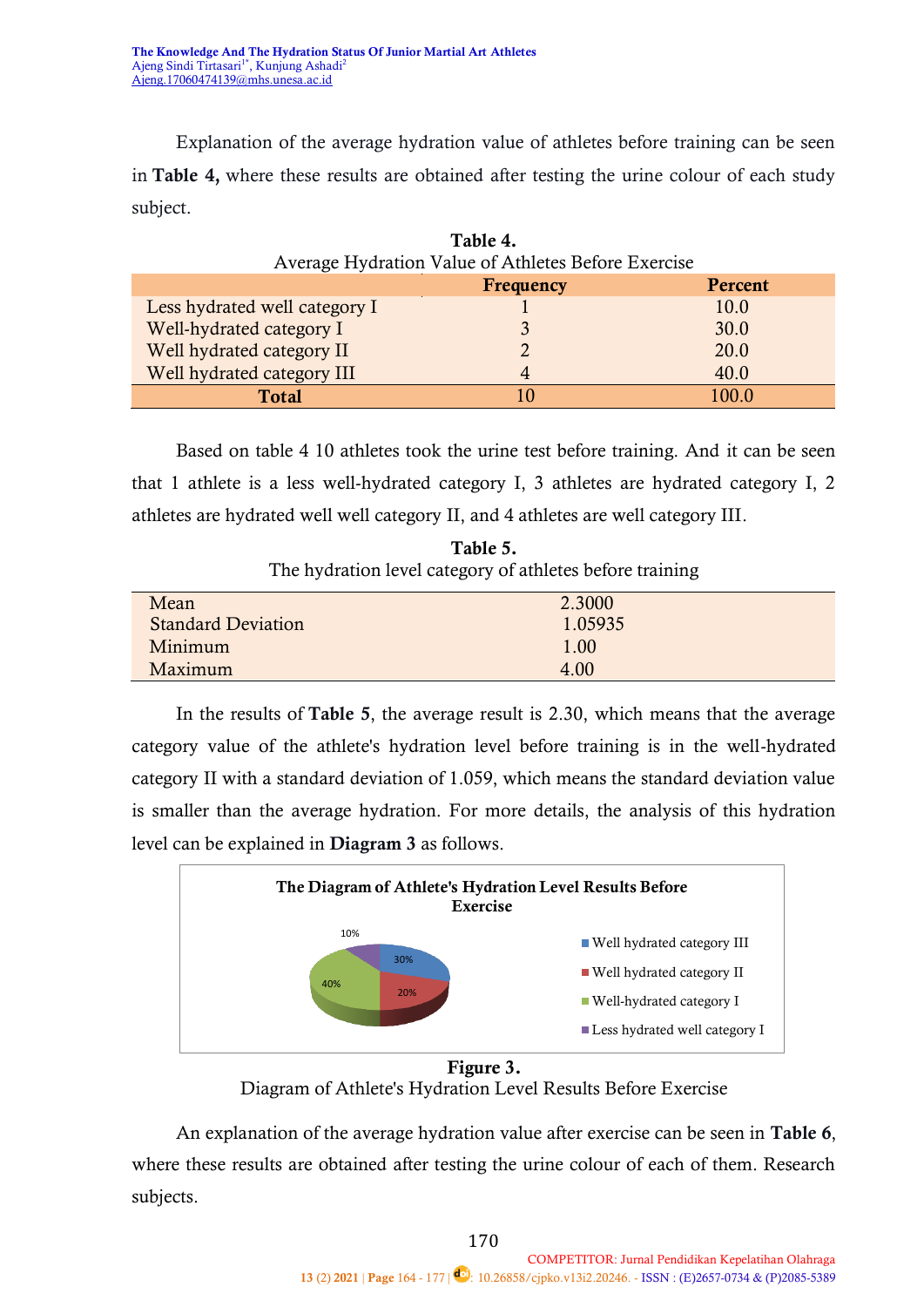|                                                | <b>Frequency</b>      | Percent |
|------------------------------------------------|-----------------------|---------|
| Moderate Level: not a hydrated well category I |                       | 60.0    |
| Well-hydrated category I                       | $\mathcal{D}_{\cdot}$ | 20.0    |
| Well-hydrated category II                      |                       | 10.0    |
| Well hydarted category IIIs                    |                       | 10.0    |
| <b>Total</b>                                   | 10                    | 100.0   |

**Table 6.** Average Hydration Value of Athletes After Exercise

Based on **Table 6** it is known that there are 10 athletes of martial arts in Madiun district who have taken urine tests after training, in the table above it can be seen that 6 athletes are less well-hydrated category I, 2 athletes are well-hydrated category I, 1 athlete is well-hydrated category II and 1 athlete Well-hydrated category III.

**Table 7.** Categories of Athlete's Hydration Level After Training

| Mean           | 3.1000  |
|----------------|---------|
| Std. Deviation | 1.28668 |
| Minimum        | 1.00    |
| Maximum        | 4.00    |

In the results of **Table 7**, the average (mean) is 3.10, which means that the average hydration level category of athletes after training is in the well-hydrated category, category III. For more details, the analysis of the hydration level after exercise can be explained in **Diagram 4** as follows.



**Figure 4.** Diagram of Athlete's Hydration Level Results After Exercise

To analyze an athlete's hydration, a paired difference test or paired t-test is needed, which must be proven that the processed data must be distributed normally. Following are the results of testing normally distributed data using the Kolmogorov-Smirnov method which can be presented in **Table 8**.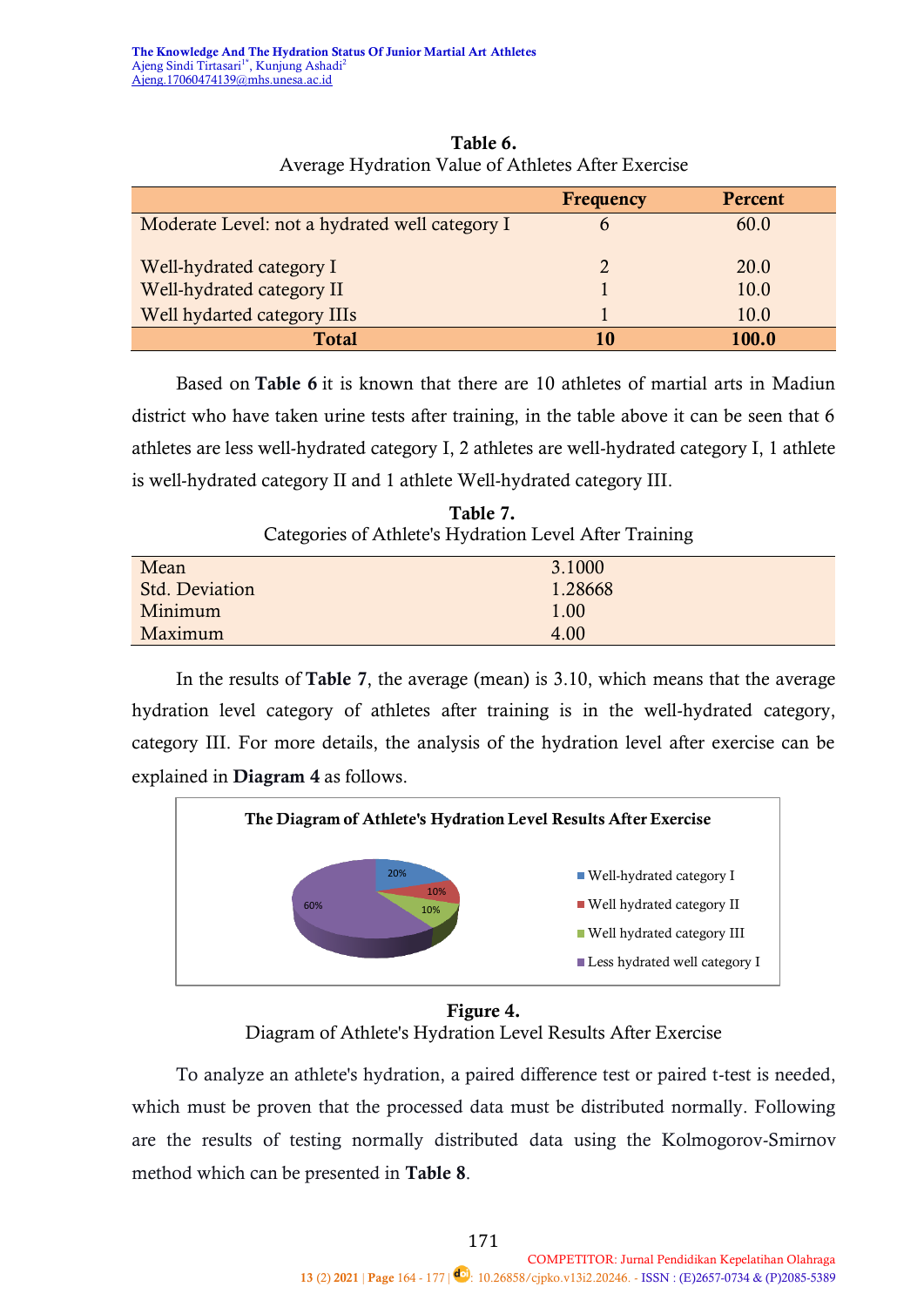The results of table 8 show that the Sig value is 0.200> 0.05, which means that the normality test using the Kolmogorov-Smirnov method shows normally distributed data. Thus, the regression model with the pairwise difference test has been fulfilled.

| Table 8.                                         |         |        |  |  |  |
|--------------------------------------------------|---------|--------|--|--|--|
| Data Normality Test                              |         |        |  |  |  |
| <b>Information</b><br>Value of<br><b>Results</b> |         |        |  |  |  |
| Asymp. Sig. (2-tailed)                           | .200c,d | Normal |  |  |  |

After the requirements are met, to calculate the mean hydration level before and after training, it can be seen that the difference between the hydration level before and after training can use the paired t-test as shown in Table 9.

| .         |        |                       |  |  |
|-----------|--------|-----------------------|--|--|
|           | Mean   | <b>Std. Deviation</b> |  |  |
| Pre Test  | 2.3000 | 1.05935               |  |  |
| Post Test | 3.1000 | 1.28668               |  |  |

**Table 9.** Paired Samples Statistics

In the results of **Table 9**, the average test results of the two samples studied were obtained, namely the level of hydration before and after exercise. For values before the mean hydration level was 2.30. Whereas for the pre-exercise value, the mean hydration level was 3.10. The number of martial arts athletes in the Madiun district used as research samples was 10 athletes with a standard deviation value of 1.05935pre-test and 1.28668 in the post-test. For more details, it can be in Figure 5 which illustrates the hydration level before and after exercise as follows:



## **Diagram 5.**

Diagram of Difference in Hydration Levels Before and After Exercise

The mean value in **Table 9** is obtained before  $2.30$   $\leq$  after  $3.10$ , so it can be explained that there is a difference in the mean level of hydration between before and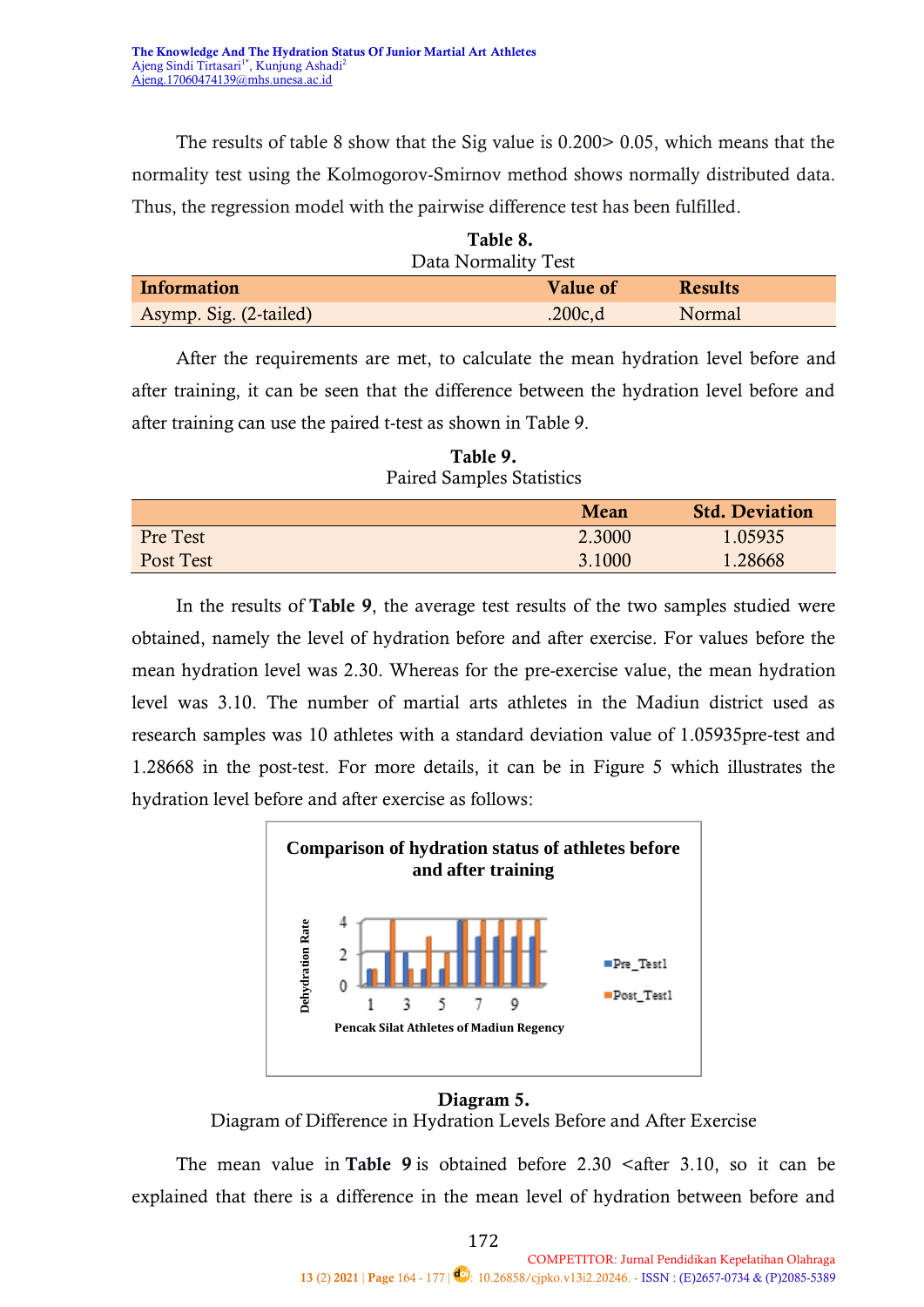after exercise. Furthermore, the difference test was carried out by using the paired-sample t-test in **Table 11.** The results of table 10 show the results of the correlation test on the two data, namely before training with after training of 0.709 with a Sig value. amounting to 0.022 where the Sig. 0.022 <0.05, which means that there is a relationship between the variables before training and the variables after training.

| Table 10.                  |
|----------------------------|
| Paired Samples Correlation |

|       |                    | <b>Correlation</b> | Sig. | Information for       |
|-------|--------------------|--------------------|------|-----------------------|
| Pair1 | PreTest & PostTest | 709                | .022 | There is a difference |

In the results of **Table 11,** it shows that there is a difference in the average difference in the hydration level of male and female athletes before and after training, the significant value is 0.022 <0.05, which means that there is a difference in the mean level of water adequacy. in the body (hydration) in Madiun district martial art athletes before and after training.

**Table 11.** Paired Samples Test

|                                                                        |  |  | Mean SD t df Sig. Description |
|------------------------------------------------------------------------|--|--|-------------------------------|
| Pair 1 PreTest - PostTest - 0.80000 0.91894 - 2,753 9 .022 Significant |  |  |                               |

Test results on a sample mean value test of -0.800. This value shows the difference between the mean hydration level before exercise with the mean hydration level after exercise or  $2.30 - 3.10 = -0.800$ . In addition, it is known that the t-count is negative, which is -2.753 because the mean value of the hydration level before exercise is lower than the mean level of hydration after exercise.

Based on the data from the calculation of the average hydration level before exercise, the result is 2.30 and after exercise, the result is 3.10, which means that the hydration status after exercise is one level higher than before the exercise.

There is a significant difference (Sig.  $\leq 0.05$ ) in the mean value of the hydration level of the Madiun district martial art athletes before and after training. These results indicate that the hydration level before exercise is 1 level better than after exercise.

These results were obtained with the conditions when the training started at 15.30WIB, training during the test was included in the physical exercise group, namely 12 minutes of jogging, 40 m 5 reps 2 sets of sprints, and 20 meters 2 reps 1 set and 1-hour training. If an athlete is hydrated, it will greatly affect his performance. Based on the data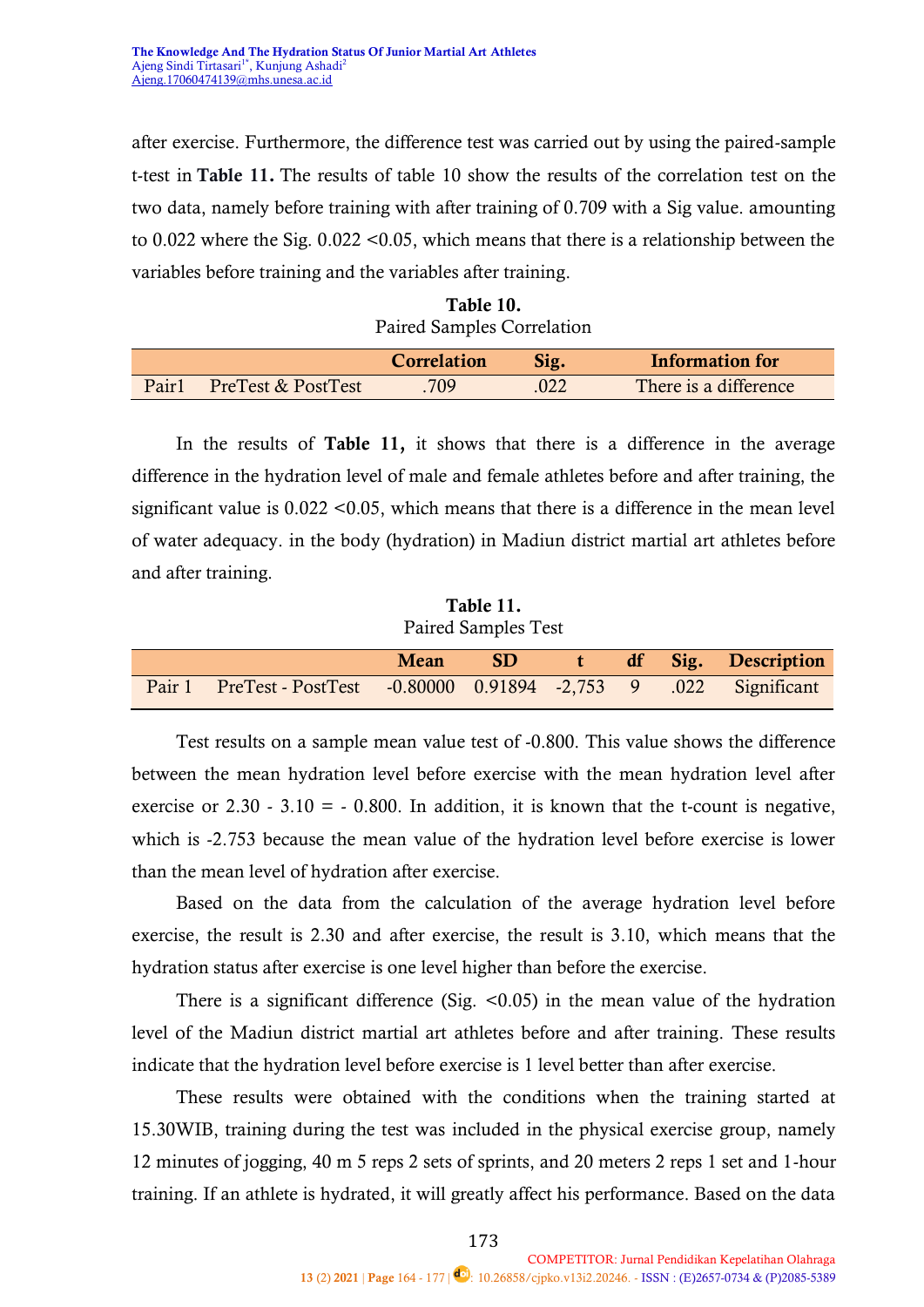from the calculation of the average hydration level before the results were 2.30, while after exercise the results were 3.10, which means that the results were obtained that the hydration level was one level higher than before the exercise. It can be interpreted that an athlete who cannot maintain the balance of fluids in his body, then the athlete cannot give his best performance, and cannot achieve maximum performance results. So an athlete must keep his body hydrated during training so as not to become dehydrated.

Based on the results of the research, there is sufficient knowledge about the importance of maintaining optimal body hydration before and after exercise. The athletes were Madiun district obtained before the good category II hydrated training, while after the training, the results obtained were good hydrated in category III. This can be further improved by socializing the importance of knowledge and awareness of hydration for athlete's performance. The results of this study are in line with (Mahyuni, 2018) with the results at the training stage that they have understood hydration. Before training, athletes belong to the hydrated group, while after training, athletes belong to the dehydrated group. Seeing from the results of urine checks on martial art athletes, it is not fulfilled and has decreased which causes the body's condition to be not optimal because when doing sports activities all organs in the body will experience changes that will cause dehydration.

Hydration is the standard requirement for water in the human body which is useful as a support for metabolism in the body such as stabilizing blood flow, lubricating joints and body tissues, facilitating the digestive process and so on. If the human body is not properly hydrated, it will reduce the level of performance of the athletes in training or competing and this will be detrimental to the athletes, team and supporters. Dehydration is a lack of fluids in the body which causes the function of the organs in the body to not run optimally so that it can cause the body temperature to increase rapidly, it is difficult to concentrate and tire quickly. Therefore, excess fluid excretion will affect the athlete's concentration (Ashadi, 2015).

Many athletes become dehydrated when they start training. Athletes must start learning to assess their hydration needs and they must also take into account each individual's sport, environment and needs. Changes in hydration status during exercise can be estimated from changes in body mass, sweat levels can also be used as a measure to determine the level of hydration.

When doing sports activities, all systems in the bodywork and experience physiological changes that can cause dehydration, athletes should always maintain good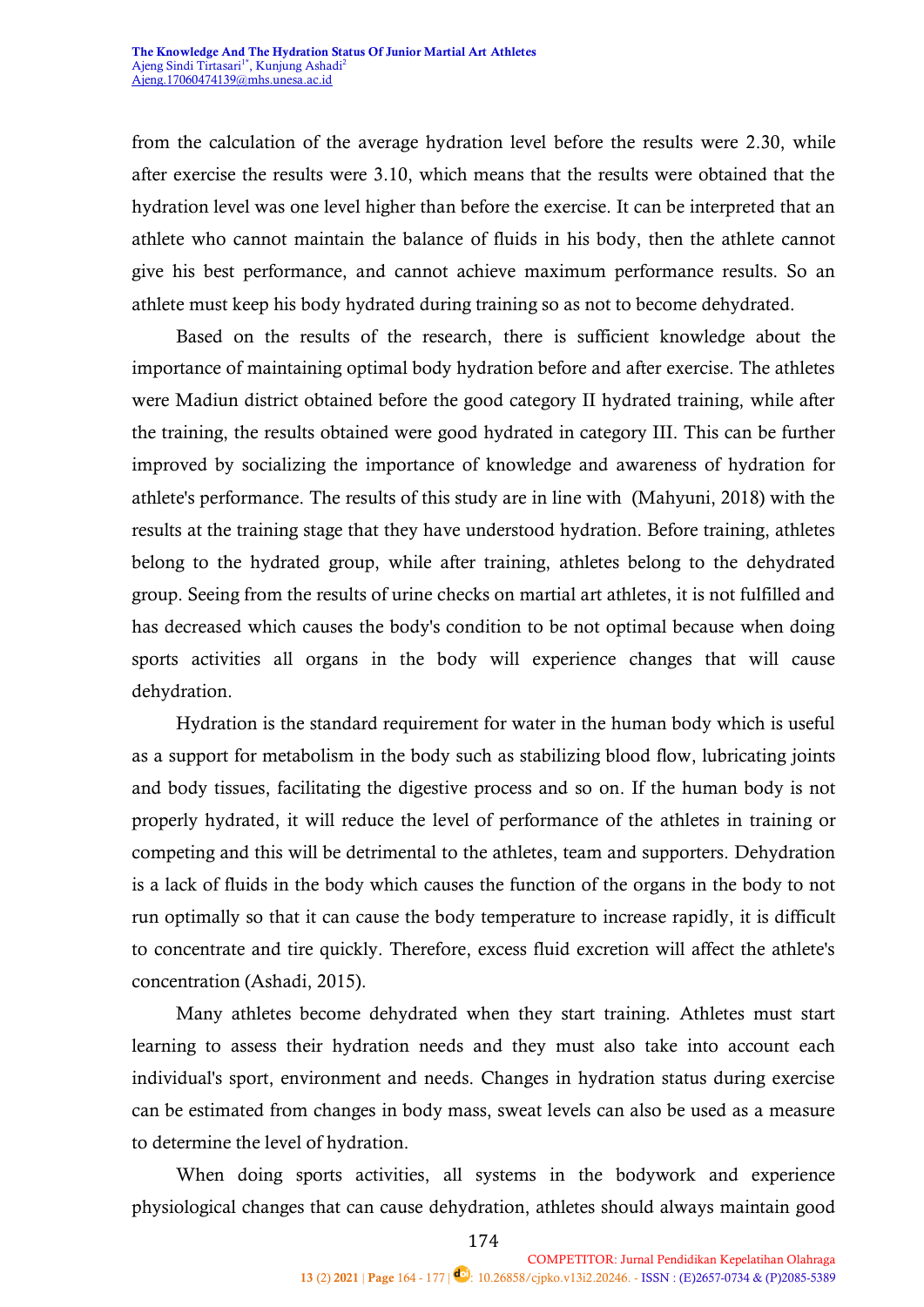hydration because during sports activities athletes are not aware that the body will lose electrolyte fluid and water simultaneously (Ashadi, 2015).

There are several ways that athletes can keep their bodies hydrated properly, namely by consuming certain foods or drinks, socialization carried out by this sport which explains the importance of keeping the body hydrated. Several ways to prevent the body from decreasing the level of hydration by consuming food or drink are carried out by (Rismawati, Damayanti and Imanudin, 2018) who say that giving watermelon juice and isotonic drinks during exercise can prevent dehydration and maintain hydration status in athletes.

Meanwhile, according to (Dieny and Putriana, 2016) states that there is a relationship between before and after the training of youth soccer athletes. The results of this study indicate that consuming fluids are less able to replace fluids during training or competition. Lack of consuming fluids will cause the risk of dehydration in athletes. It is better if, during training, athletes do not wait for thirst but do appropriate drink arrangements before during after training to maintain body fluids and athlete's performance.

There is a suggestion that reads "The amount of fluid consumption recommended by the institute of medicine for male athletes is 19-20 glasses per day, equivalent to 4.75 litres - 5 litres per day, while for female athletes approximately 14-15 litres. per day is equivalent to 3.5-3.7 litres per day". Therefore, an athlete must consume more fluids than ordinary people (Wicaksono, Margono and Nasuka, 2019). Martial art athletes are not fulfilled and experience a reduction which causes the body's condition to be not optimal because when doing sports activities all organs in the body will experience changes that will cause dehydration (Mahayuni, 2018) The importance of awareness of athlete's hydration and knowledge has a good impact on athlete's activities this means that if athletes are given high-intensity training, they are unlikely to become dehydrated (Fachri, 2017). Athletes who have understood the importance of maintaining fluids in the body with their good knowledge and awareness can regulate water balance for maintaining health and maintaining health in the body. (Qolbi, 2017) Meanwhile, if the athlete has insufficient knowledge, it will have an impact on the performance results of the athlete both before carrying out a training session/competing or after doing training/competing.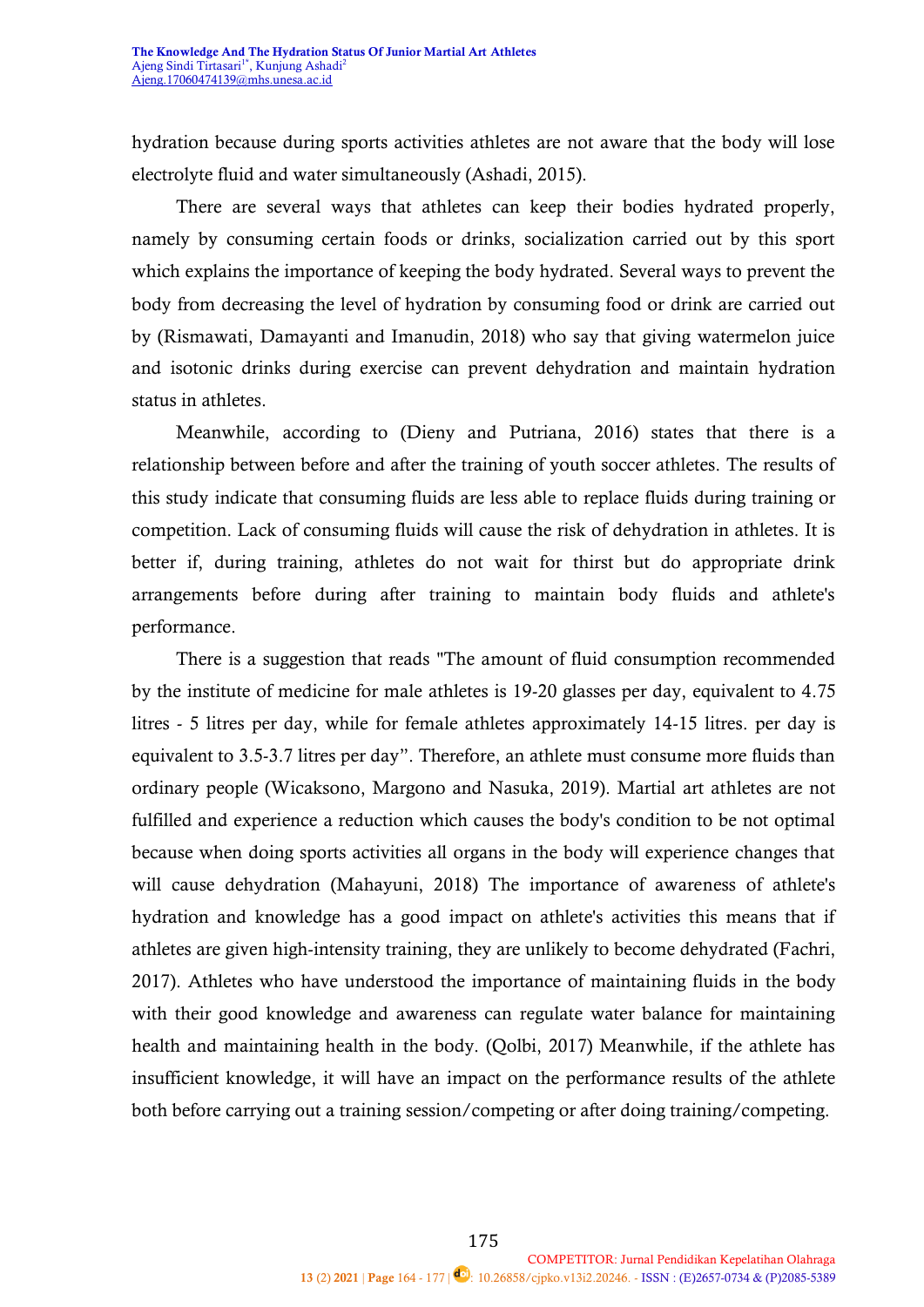## **CONCLUSIONS AND SUGGESTIONS**

#### **Conclusions**

The average value of the hydration knowledge martial athletes is of Madison's Arts 49.00, including in the moderate category; The average value of the hydration level of Madison's martial arts athletes before training is 2.30, which means that it can be categorized as well hydrated category II; The average value of the hydration level of Madiun's martial arts athletes after training is 3.10, which means that it can be categorized as well hydrated category III; and the average value of the athlete's hydration level after training is in the well-hydrated category III and the results show that the hydration level after training increases by 1 level than before the exercise.

#### **Suggestions**

It is hoped that it can be used as a reference for coaches and athletes to pay more attention to the importance of always maintaining the athlete's body condition so that it is always hydrated in good condition by drinking water during training or competing to provide hydration for athletes. And the importance of knowing the adequacy of fluids in each body to avoid dehydration during sports activities.

## **REFERENCES**

Ashadi, K. (2015) 'The importance of hydration for athletes.

- Bompa, T. and Buzzichelli, C. (2015). *Periodization Training for Sports-3rd Edition*.
- Dieny, FF and Putriana, D. (2016) 'Hydration status before and after youth soccer athlete training', *Jurnal Gizi Indonesia (The Indonesian Journal of Nutrition)*, 3 (2), pp. 86–93. <https://doi.org/10.14710/jgi.3.2.86-93>.
- Ediyono, S. and Widodo, ST (2019) 'Understanding the Meaning of Art in Martial art', *Stage*, 29 (3).<http://dx.doi.org/10.26742/panggung.v29i3.1014> .
- Fachri, RL (2017) 'Knowledge of Hydration Awareness in Soccer Athletes SSB Hizbul Wathan U-17, Babat District, Lamongan Regency', *Journal of achievement Sports*, 1 (1).
- Ihsan, N., Sepriadi and Suwirman (2018) 'Keywords: Nutritional Status, Physical Condition, Achievement Motivation, pp. 410–422.
- Krisnawati, D. (2016) 'The Influence of Brand Awareness on the Purchase Decision of Aqua Brand Drinking Water Supply (Study on Society in Bandung)', *Journal of ManagementBisnisKrisnadwipayana*, 4 (1[\)http://dx.doi.org/10.35137/jmbk.v4i1. 30.](http://dx.doi.org/10.35137/jmbk.v4i1.%2030)
- Kumaidah, E. (2016) 'Strengthening the Nation's Existence through the traditional Martial art Martial Arts'. [https://doi.org/10.14710/humanika.16.9.](https://doi.org/10.14710/humanika.16.9)